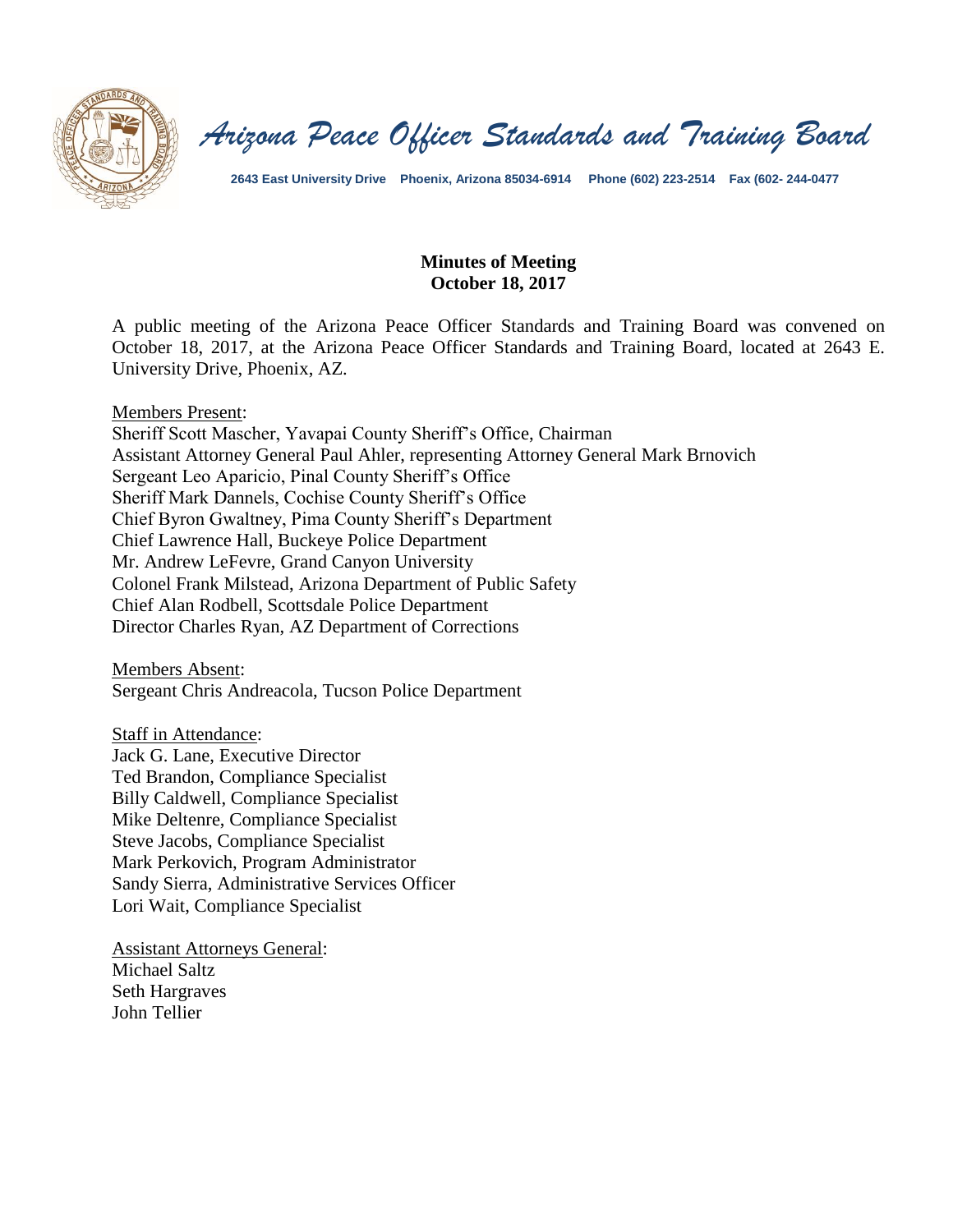## **A. Call to Order**

Chairman Mascher called the meeting to order at 10:00 a.m. and asked Clarkdale Police Chief Randy Taylor to lead everyone in reciting the Pledge of Allegiance.

#### **B. Introductions, Presentations and Announcements**

*Jack G. Lane, Executive Director*

- New case #7, Nancy Talamante, will be tabled.
- There are many dignitaries in the room who are here regarding agenda item D, the Basic Training Academy Funding Issue. Some will be addressing the Board and he will let the Chair introduce them when they speak.

## **C. Executive Director's Report**

## *Jack G. Lane, Executive Director*

 He met with Ryan Vergara, budget analyst with the Office of Strategic Planning and Budgeting (OSPB), yesterday. It was a very productive meeting and the governor's office is aware of our budget situation and is very supportive.

#### **D. Review, Discussion and Possible Action on Basic Training Academy Funding Issues**

The Arizona Peace Officer Standards and Training (AZPOST) Board has experienced a significant decline in revenue over the last ten fiscal years (FY08-FY17). This revenue decline has resulted in an inability to properly support staffing levels, standards and compliance, police basic training, and advanced training; all of which are in support of Arizona Law Enforcement. Funding for AZPOST is completely dependent upon monies received from the Criminal Justice Enhancement Fund (CJEF); this is the sole source of funding for AZPOST. Monies received from the CJEF has significantly declined over the past ten fiscal years, resulting in an annual revenue loss of 32.5% or \$2,585,024. The Governor's Office is well aware of our declining CJEF revenue. For FY2019, we made a budget request in the amount of \$2.5 million in general revenue monies through the Governor's Office; but there is no guarantee that this request will be approved.

The loss of CJEF revenue has resulted in a negative impact on the Law Enforcement community as well as the citizens we have a responsibility to serve. Training grants for agencies have been eliminated completely. In FY2018, funding provided by AZPOST to the Basic Training Academies has been reduced for the first time. Staffing levels at AZPOST are currently at a 26% vacancy rate; 8 out of the 30 positions we have are vacant. We no longer have contract employees on staff; we used to have six. Short staffing levels negatively impact compliance audits, police officer misconduct investigations, advanced in-service training, police basic training academies, and professional administrative support functions.

As a result of the decline in revenue, Basic Training monies allocated to academies will need to be modified to accommodate funding declines and adjusted on a quarterly basis, based upon these declines. This will begin with the FY2019 budget if a steady revenue source is not provided this next legislative session.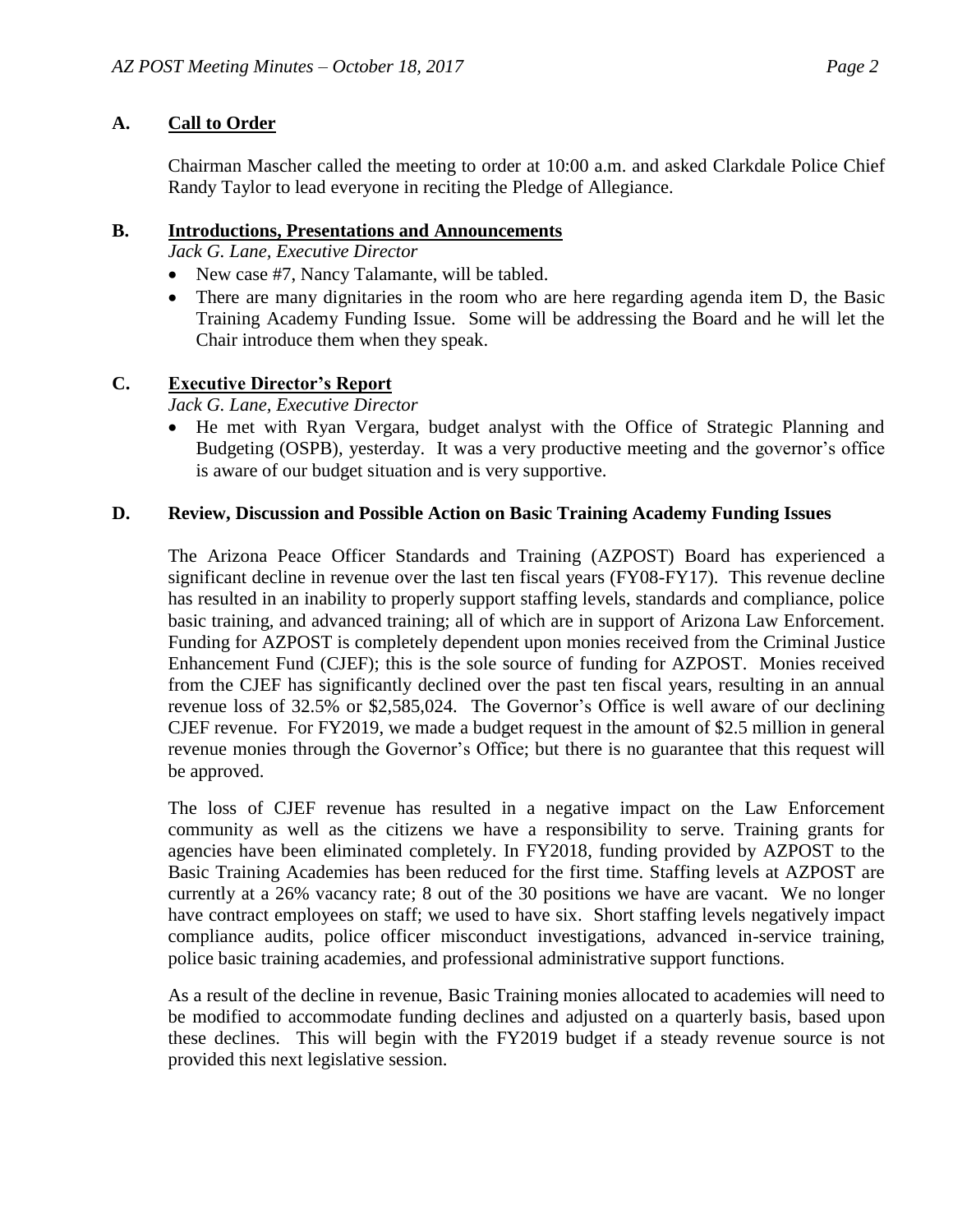Mr. LeFevre stated it is projected that there will be a 5% decline in the CJEF for next fiscal year. This means even less money will be available and he does not see this decline changing any time soon.

Colonel Milstead stated he has received comments and questions from several chiefs and sheriffs regarding the decline in aid to agencies which went from 5.1 million dollars in 2008 to 2.025 million in 2017. How much funding goes into Advanced Training classes, supervision classes, LPO? If we did not do as much Advanced Training, how would that affect the outcome of the budget? Is there staffing in this area and if we were to cut this section would there be salary savings?

Executive Director Lane stated significant cuts have already been made to the Training area. There are three staff members in the Training Unit; we are actually understaffed in this area because we had two contract employees that are no longer there. Part of the Training budget provides funding for lead instructors that travel throughout the state; it cost approximately \$800,000 to fund this.

Chief Gwaltney stated he agrees that basic training needs to be the #1 priority. Is it beneficial to have a written plan in place that as we progress with the projected 5% decrease from year to year and we maintain the funding for the basic academies at a reasonable level as determined by a subcommittee that we identify those additional programs like Advanced Training that we have already identified as dying on the vine in order to support the core? This way we have a particular picture that at a certain time FTO Training goes away, Basic Supervision Training goes away, LPO goes away. To get a realistic picture of what it is going to take to support the core.

Chief Rodbell stated he would like to see a clear picture of the current program funding for this year's budget. He would like Executive Director Lane to come back with a plan that shows that entry level training is the #1 priority; what can be cut from the budget and how we can deal with the budget that we have.

Phil Case, DPS Budget Director, addressed the Board to explain carry forward funds and what the appropriate level is for these funds. He feels an agency should have a minimum of two months of operating balance in reserve to address cash flow issues.

Colonel Milstead made a motion to continue as we are today with current funding practices from AZPOST to the agencies and we put together a 5 member panel to study the budget indepth and come up with recommendations to the Board. The motion was seconded by Chief Rodbell and passed unanimously.

The following individuals addressed the Board in support of funding for basic training, to offer support in any way in order to obtain this funding and to stress the importance that academies continue to be adequately funded:

The Honorable Mark Brnovich, Arizona Attorney General Chief Joe Brugman, Safford Police Department Chief Bryan Jarrell, Prescott Valley Police Department Sheriff Bill Risen, La Paz County Sheriff's Office Sheriff K.C. Clark, Navajo County Sheriff's Office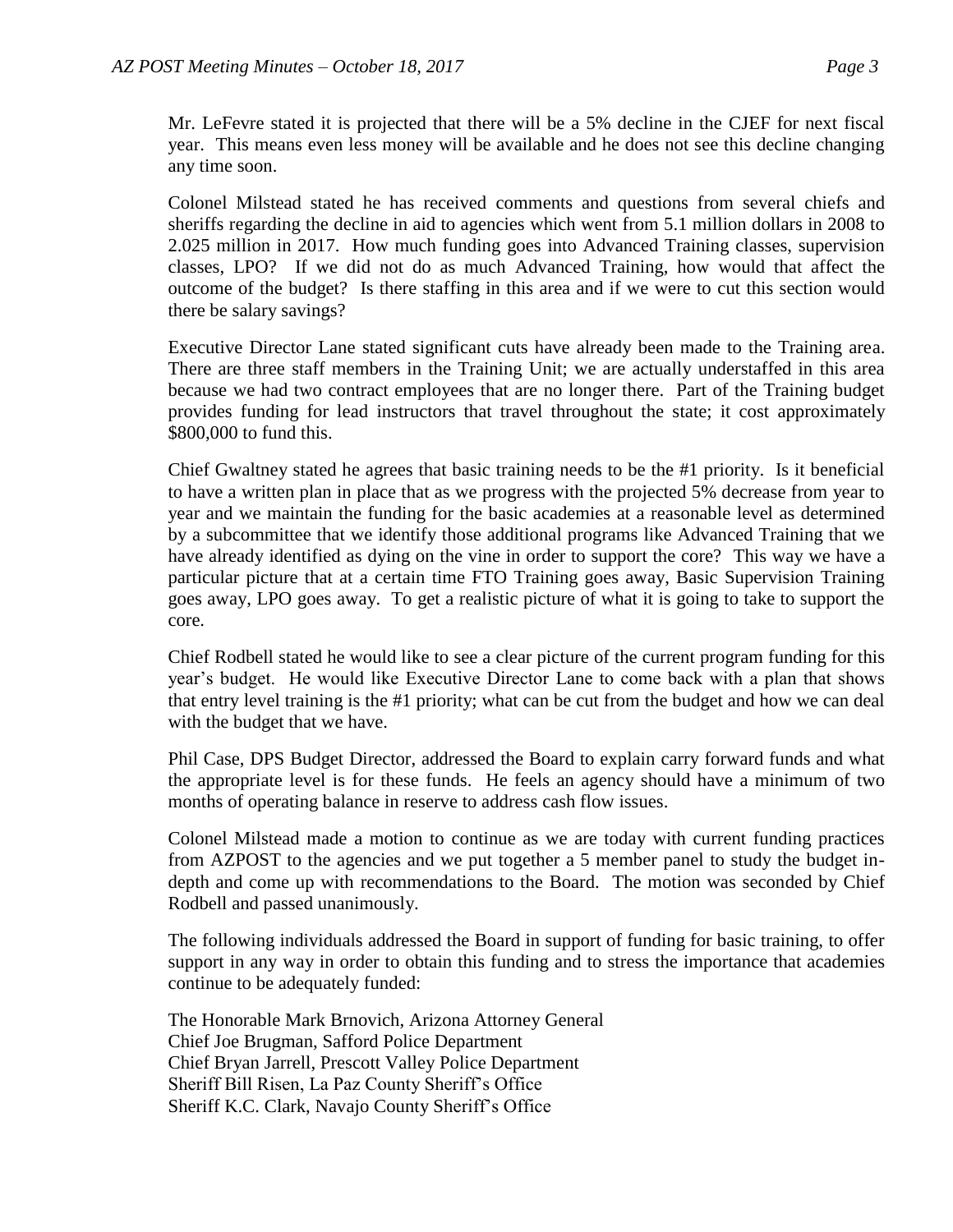Sheriff Mark Napier, Pima County Sheriff's Department Sheriff Mark Dannels, President, Arizona Sheriff's Association Larry Green, West Yavapai Guidance Clinic April Rhodes, Spectrum Healthcare Stuart Bishop, Academy Director, Northern AZ Law Enforcement Training Academy

Chairman Mascher stated he has received numerous letters from throughout the state in support of funding for basic training academies and stating that basic training should be the top priority.

*The Board took a 5minute break and resumed the meeting at 11:20.*

*Director Ryan left the meeting at this time.*

# **E. Consent Agenda**

Mr. LeFevre made a motion to accept the Consent Agenda. The motion was seconded by Sergeant Aparicio and passed unanimously.

Consent Agreements for Voluntary Relinquishment of Peace Officer Certification were accepted by the Board for the following:

| 1. Jennifer L. Brown   | 15-118 |
|------------------------|--------|
| 2. Ruben C. Diaz       | 17-120 |
| 3. Jermaine R. Evans   | 17-127 |
| 4. Elgin J. Miguel     | 16-054 |
| 5. Randall M. Morales  | 17-112 |
| 6. Simon A. Wade       | 16-161 |
| 7. James A. Waltermire | 16-195 |
| 8. Easton G. Younger   | 17-117 |

- AZ Department of Transportation ECD
- AZ Department of Public Safety
- AZ Department of Public Safety
- Gila River Police Department
- Tucson Police Department
- AZ Department of Public Safety
- AZ Department of Public Safety
- 
- Prescott Police Department

# **F. Final Action Cases:**

1. #14-145 – Joshua W. Adams – Phoenix Police Department

*Colonel Milstead recused himself from this case*. The Board considered comments from Assistant Attorney General Seth Hargraves. Sheriff Dannels made a motion to reject the Consent Agreement, Decision and Order which called for a suspension of Mr. Adams' peace officer certification. The motion was seconded by Sergeant Aparicio and passed with one nay vote recorded for Chief Rodbell.

2. #17-094 – Richard B. Berry – AZ Department of Public Safety

*Colonel Milstead recused himself from this case*. The Board considered comments from Assistant Attorney General Michael Saltz. Chief Rodbell made a motion to accept the Consent Agreement, Decision and Order for a one year suspension of Mr. Berry's peace officer certification. The suspension shall be in effect from May 18, 2017 through May 18, 2018. The motion was seconded by Chief Hall and passed unanimously.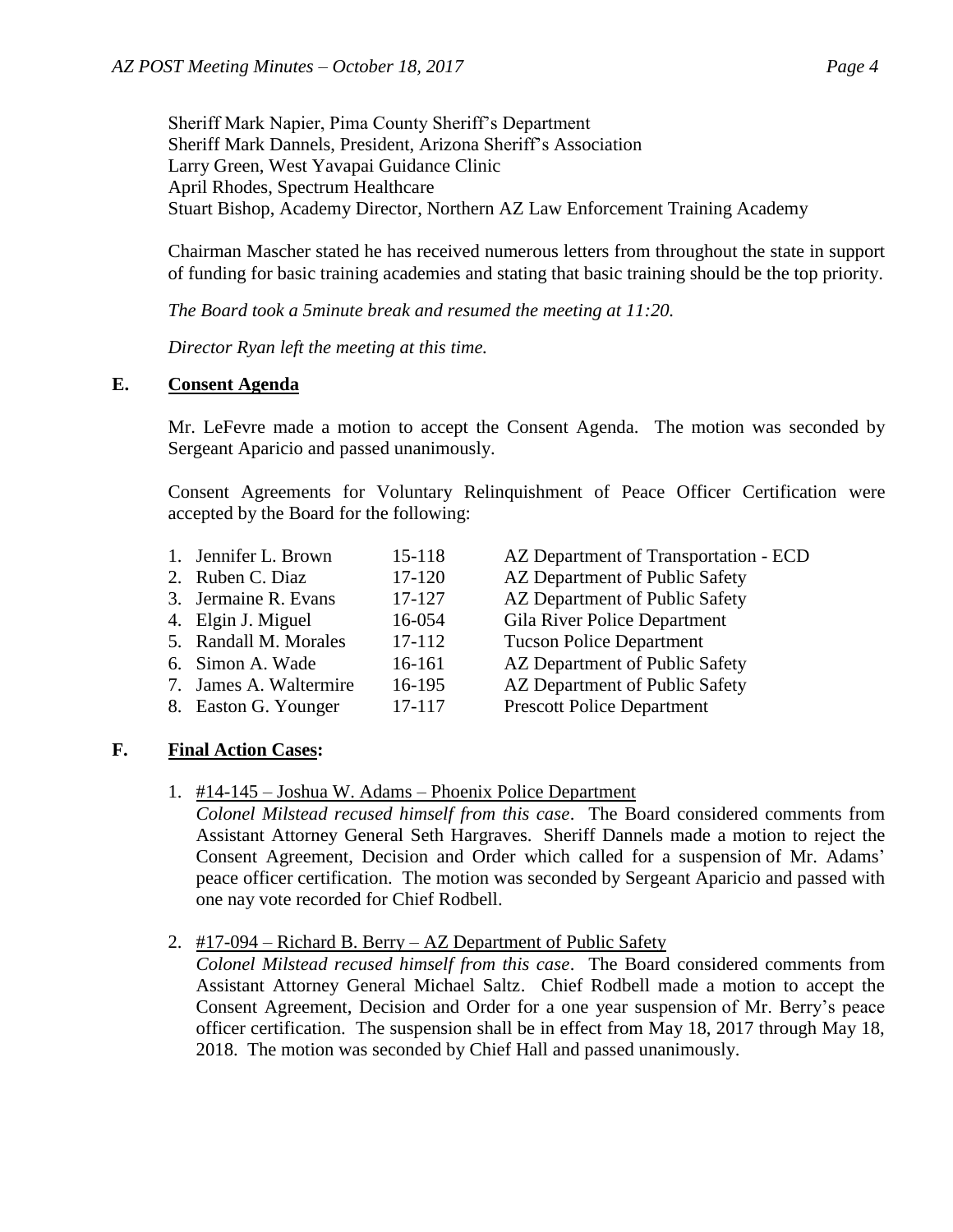- 3. 16-031 Pablo L. Camargo Tucson Police Department
	- The Board considered comments from Assistant Attorney General Michael Saltz. Sheriff Dannels made a motion to accept the Consent Agreement, Decision and Order for a two year suspension of Mr. Camargo's peace officer certification. The suspension shall be in effect from February 25, 2016 through February 25, 2018. The motion was seconded by Chief Rodbell and passed unanimously.
- 4. #16-051 Angel Perez Mesa Police Department

The Board considered comments from Assistant Attorney General Michael Saltz. Chief Rodbell made a motion to accept the Consent Agreement, Decision and Order for an 18 month suspension of Mr. Perez's peace officer certification. The suspension shall be in effect from March 27, 2016 through September 27, 2017. The motion was seconded by Chief Gwaltney and passed with one nay vote recorded for Mr. Ahler (AAG).

5. #17-065 – Joel L. Bartlett – Phoenix Police Department

The Board considered comments from Compliance Manager Mark Perkovich. Chief Hall made a motion to accept the Findings of Fact and Conclusions of Law and close this case with No Action with Agency Discretion. The motion was seconded by Sergeant Aparicio and passed unanimously.

6. #15-150 – Alan R. Blume – Scottsdale Police Department

*Chief Rodbell recused himself from this case*. The Board considered comments from Compliance Manager Mark Perkovich. Colonel Milstead made a motion to accept the Findings of Fact and Conclusions of Law and revoke Mr. Blume's peace officer certification. The motion was seconded by Mr. LeFevre and passed unanimously.

7. #15-153 – Jaime B. Guerrero – AZ Department of Public Safety

*Colonel Milstead recused himself from this case*. The Board considered comments from Compliance Manager Mark Perkovich. Sheriff Dannels made a motion to accept the Findings of Fact and Conclusions of Law and revoke Mr. Guerrero's peace officer certification. The motion was seconded by Mr. Ahler (AAG) and passed unanimously.

8. #17-079 – Aaron A. Tarter – Coconino County Sheriff's Department

The Board considered comments from Compliance Manager Mark Perkovich. Sergeant Aparicio made a motion to accept the Findings of Fact and Conclusions of Law and deny peace officer certification to Mr. Tarter. The motion was seconded by Chief Rodbell and passed unanimously.

# **G. New Charging Cases:**

1. #17-111 – Tania A. Silva – AZ Department of Public Safety

*Colonel Milstead recused himself from this case*. The Board considered comments from Compliance Specialist Ted Brandon. Chief Gwaltney made a motion to *Initiate Proceedings* to deny Ms. Silva peace officer certification. The motion was seconded by Sergeant Aparicio and passed unanimously.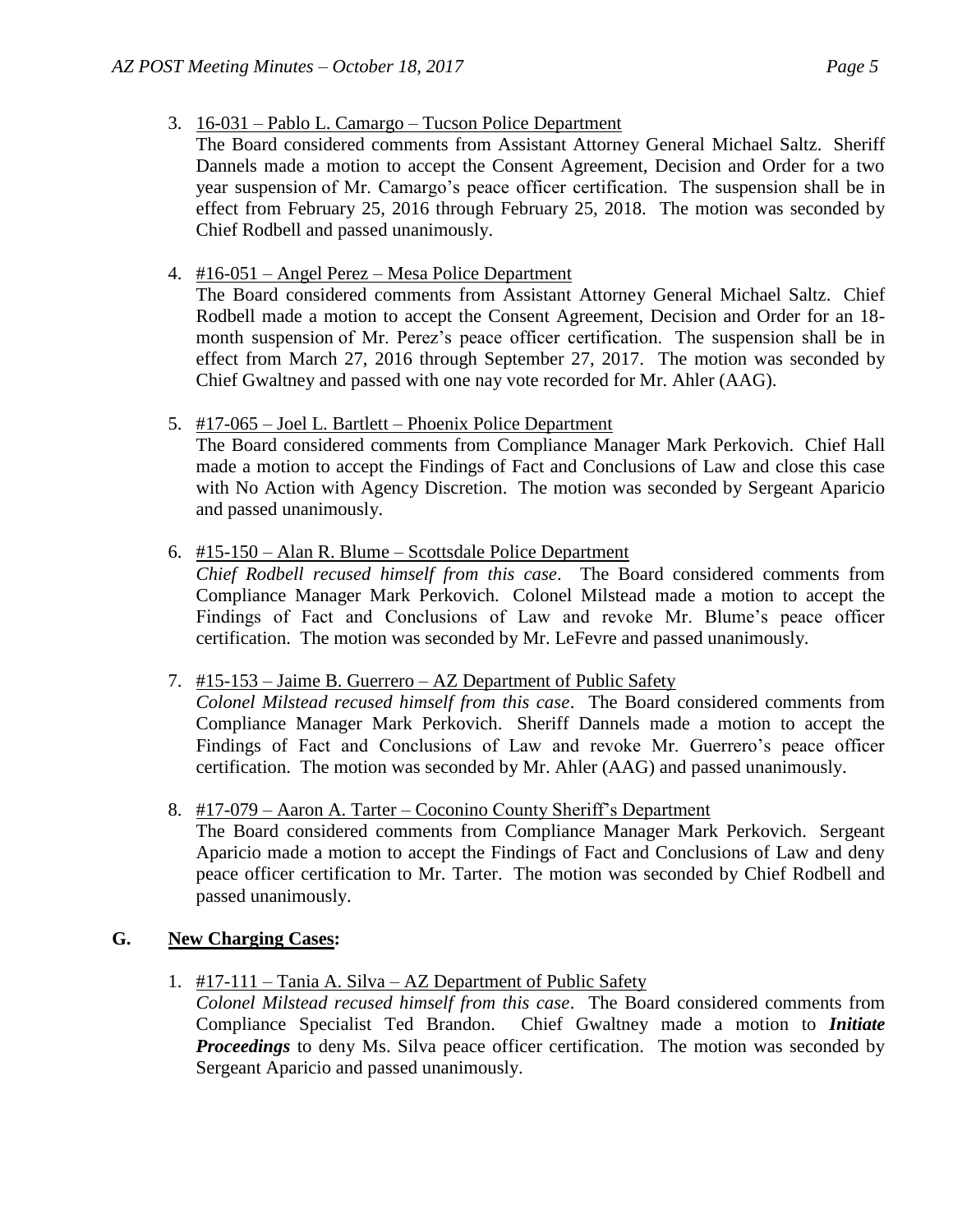- 2. #15-139 James C. Baxter Mesa Police Department
- *Chief Hall recused himself from this case*. The Board considered comments from Compliance Specialist Billy Caldwell. Chief Gwaltney made a motion to close this case with *No Action with Agency Discretion*. The motion was seconded by Sergeant Aparicio and passed with one nay vote recorded for Colonel Milstead.
- 3. #15-083 Pedro Ortiz Mesa Police Department

*Chief Hall recused himself from this case*. The Board considered comments from Compliance Specialist Billy Caldwell. Sheriff Dannels made a motion to *Initiate Proceedings* against Mr. Ortiz's peace officer certification. The motion was seconded by Mr. Ahler (AAG) and passed unanimously.

- 4. #16-129 Victor M. Perea Jr. Casa Grande Police Department The Board considered comments from Compliance Specialist Billy Caldwell. Mr. Ahler (AAG) made a motion to *Initiate Proceedings* against Mr. Perea's peace officer certification. The motion was seconded by Chief Rodbell and passed unanimously.
- 5. #17-101 Cody A. Huggins Phoenix Police Department The Board considered comments from Compliance Manager Mark Perkovich. Mr. Ahler (AAG) made a motion to *Initiate Proceedings* against Mr. Huggins' peace officer certification. The motion was seconded by Chief Rodbell and passed unanimously.
- 6. #17-108 Jared E. Standage Chandler Police Department The Board considered comments from Compliance Manager Mark Perkovich. Chief Rodbell made a motion to *Initiate Proceedings* against Mr. Standage's peace officer certification. The motion was seconded by Sheriff Dannels and passed unanimously.
- 7. #17-102 Nancy Talamante Phoenix Police Department This case was tabled.
- 8. #17-096 Charles P. Vath Phoenix Police Department The Board considered comments from Compliance Manager Mark Perkovich. Colonel Milstead made a motion to close this case with *No Action with Agency Discretion*. The motion was seconded by Chief Hall and passed unanimously.
- 9. #17-012 Joseph M. Grant AZ Department of Agriculture The Board considered comments from Compliance Specialist Lori Wait. Chief Rodbell made a motion to *Initiate Proceedings* to deny Mr. Grant peace officer certification. The motion was seconded by Sheriff Dannels and passed with one nay vote recorded for Colonel Milstead.
- 10. #16-058 Fernando Hernandez Gila River Police Department

*Sergeant Aparicio recused himself from this case.* The Board considered comments from Compliance Specialist Lori Wait. Sheriff Dannels made a motion to *Initiate Proceedings* against Mr. Fernandez's peace officer certification. The motion was seconded by Chief Rodbell and passed unanimously.